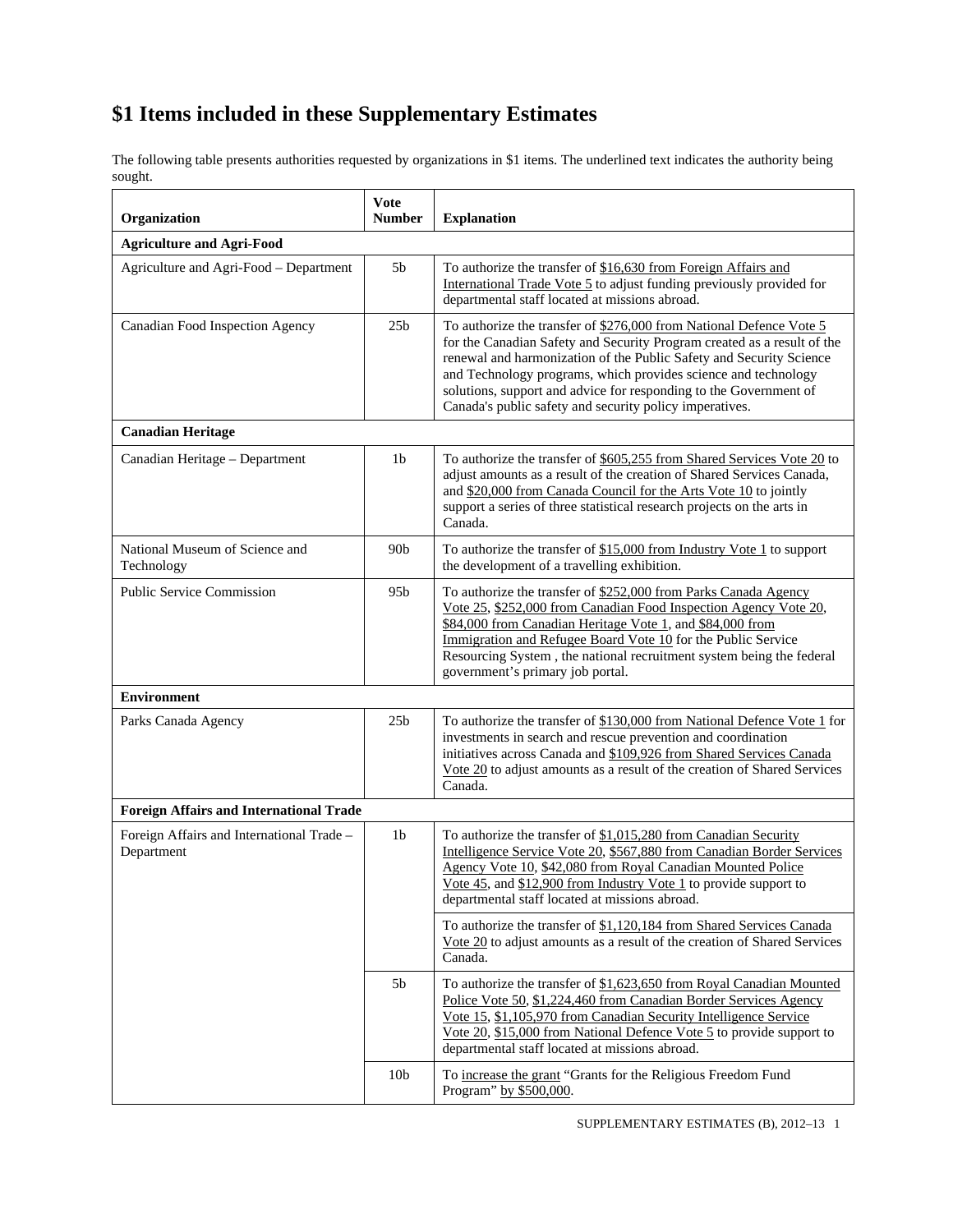| Organization                                            | <b>Vote</b><br><b>Number</b> | <b>Explanation</b>                                                                                                                                                                                                                                                                                                                                                                                                                                                                                                                                                            |
|---------------------------------------------------------|------------------------------|-------------------------------------------------------------------------------------------------------------------------------------------------------------------------------------------------------------------------------------------------------------------------------------------------------------------------------------------------------------------------------------------------------------------------------------------------------------------------------------------------------------------------------------------------------------------------------|
| Foreign Affairs and International Trade -<br>Department | 15 <sub>b</sub>              | To authorize the transfer of \$21,889,000 from Foreign Affairs and<br>International Trade Vote 1 to reduce the amount of new appropriations<br>required.                                                                                                                                                                                                                                                                                                                                                                                                                      |
| <b>Canadian International Development</b><br>Agency     | 30 <sub>b</sub>              | To increase the grant "Grants for Multilateral Programming: Grants in<br>support of development assistance, humanitarian assistance or disaster<br>preparedness, for global operations, programs, projects, activities and<br>appeals for the benefit of developing countries or territories or<br>countries in transition."                                                                                                                                                                                                                                                  |
|                                                         |                              | To authorize the transfer of \$2,746,940 from Foreign Affairs and<br>International Trade Vote 1 and \$373,720 from Foreign Affairs and<br>International Trade Vote 5 to adjust funding previously provided for<br>departmental staff located at missions abroad.                                                                                                                                                                                                                                                                                                              |
|                                                         |                              | To authorize the transfer of \$3,500,000 from Foreign Affairs and<br>International Trade Vote 10 for the bilateral election observation<br>mission in the Ukraine.                                                                                                                                                                                                                                                                                                                                                                                                            |
|                                                         | L35b                         | Vote L35 is replaced by the following: Pursuant to subsection $12(2)$ of<br>the International Development (Financial Institutions) Assistance Act,<br>the amount of financial assistance provided by the Minister of Foreign<br>Affairs, in consultation with the Minister of Finance, for the issuance<br>and payment of non-interest bearing, non-negotiable demand notes may<br>not exceed \$246,114,000 for the purpose of contributions to the<br>international financial institutions over a period commencing on<br>April 1, 2012 and ending on March 31, 2013.        |
|                                                         | L40b                         | Vote L40 is replaced by the following: Pursuant to subsection $12(2)$ of<br>the International Development(Financial Institutions) Assistance Act,<br>the amount of financial assistance provided by the Minister of<br>Foreign Affairs, in consultation with the Minister of Finance, for the<br>purchase of shares of international financial institutions, may not<br>exceed an amount of \$82,176,248 in United States dollars over a period<br>commencing on April 1, 2012 and ending on March 31, 2013 which<br>amount is estimated in Canadian dollars at \$83,307,437. |
| <b>International Development Research</b><br>Centre     | 45 <sub>b</sub>              | To authorize the transfer of \$213,554 from Canadian Institutes of<br>Health Research Vote 25 to support the continuation of the Global<br>Health Research Initiative Secretariat to respond to priorities in global<br>health.                                                                                                                                                                                                                                                                                                                                               |
| <b>National Capital Commission</b>                      | 60 <sub>b</sub>              | To authorize the transfer of \$12,750,000 from National Capital<br>Commission Vote 55 related to the assessment, management and<br>remediation of federal contaminated sites at LeBreton Flats.                                                                                                                                                                                                                                                                                                                                                                               |
| Health                                                  |                              |                                                                                                                                                                                                                                                                                                                                                                                                                                                                                                                                                                               |
| Health – Department                                     | 5b                           | To authorize the transfer of \$465,000 from National Defence Vote 5 for<br>the Canadian Safety and Security Program created as a result of the<br>renewal and harmonization of the Public Safety and Security Science<br>and Technology programs, which provides science and technology<br>solutions, support and advice for responding to the Government of<br>Canada's public safety and security policy imperatives.                                                                                                                                                       |
| Public Health Agency of Canada                          | 50 <sub>b</sub>              | To authorize the transfer of \$49,943,849 from Health Vote 1 for the<br>Shared Services Partnership between the Public Health Agency of<br>Canada and Health, and \$343,722 from Health Vote 1 for the Office of<br>the Chief Dental Officer.                                                                                                                                                                                                                                                                                                                                 |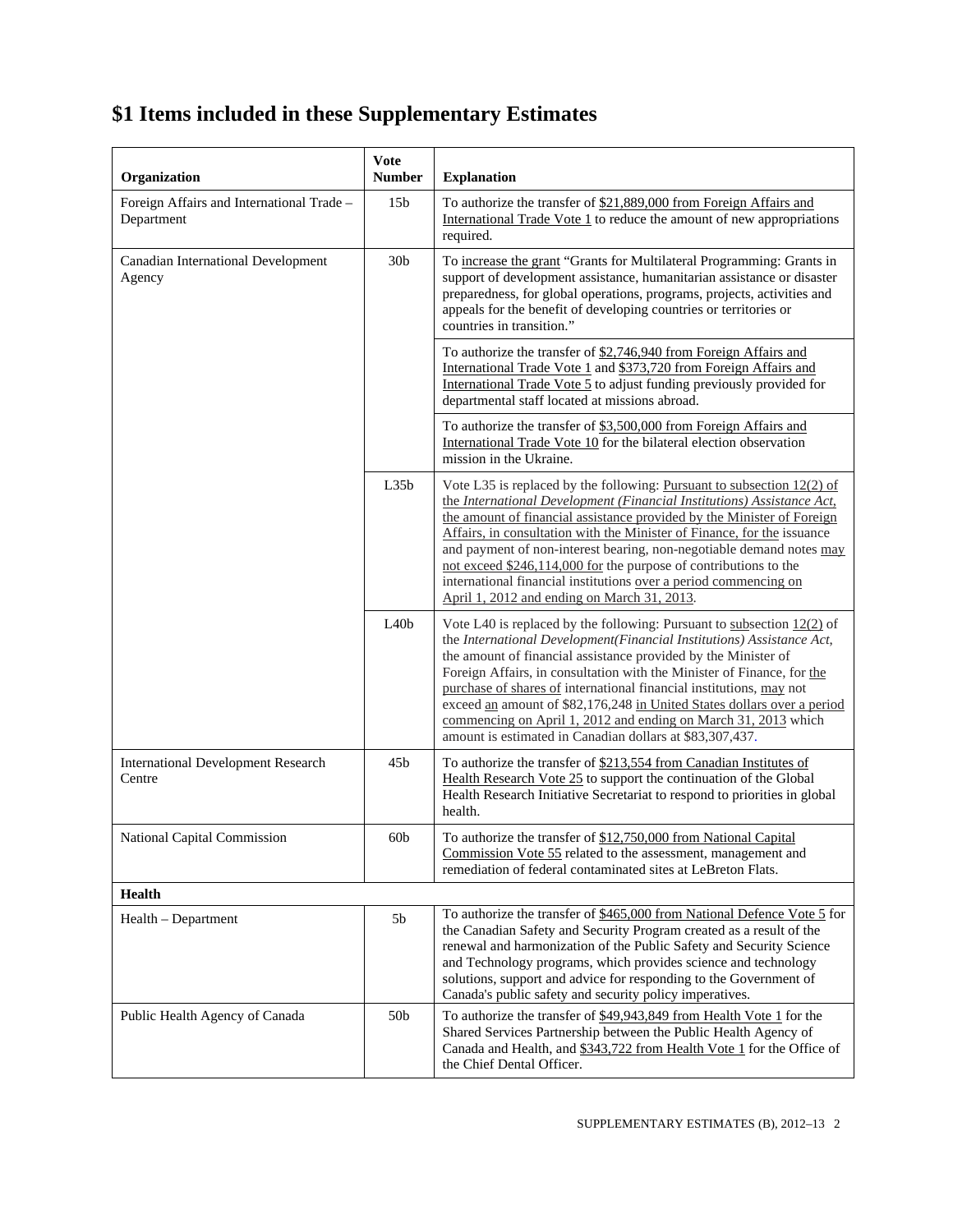| Organization                                     | <b>Vote</b><br><b>Number</b> | <b>Explanation</b>                                                                                                                                                                                                                                                                                                                                                                                                                                               |  |  |
|--------------------------------------------------|------------------------------|------------------------------------------------------------------------------------------------------------------------------------------------------------------------------------------------------------------------------------------------------------------------------------------------------------------------------------------------------------------------------------------------------------------------------------------------------------------|--|--|
| Public Health Agency of Canada                   | 55b                          | To authorize the transfer of \$309,800 from National Defence Vote 5 for<br>the Canadian Safety and Security Program created as a result of the<br>renewal and harmonization of the Public Safety and Security Science<br>and Technology programs, which provides science and technology<br>solutions, support and advice for responding to the Government of<br>Canada's public safety and security policy imperatives.                                          |  |  |
|                                                  | 60 <sub>b</sub>              | To authorize the transfer of \$2,000,000 from Health Vote 10 to support<br>tobacco related lung health measures as part of the renewed Federal<br>Tobacco Control Strategy and \$100,000 from Health Vote 10 to<br>support the Organization for Economic Co-operation and<br>Development's Health Committee.                                                                                                                                                     |  |  |
|                                                  |                              | To increase the grant "Grant to eligible non-profit international<br>organizations in support of their projects or programs on health" by<br>\$100,000.                                                                                                                                                                                                                                                                                                          |  |  |
| <b>Indian Affairs and Northern Development</b>   |                              |                                                                                                                                                                                                                                                                                                                                                                                                                                                                  |  |  |
| <b>Canadian Polar Commission</b>                 | 25 <sub>b</sub>              | To authorize the transfers of \$36,667 from Indian Affairs and Northern<br>Development Vote 1 and \$10,000 from Indian Affairs and Northern<br>Development Vote 10 for the management of the Northern Science<br>Award.                                                                                                                                                                                                                                          |  |  |
| <b>Industry</b>                                  |                              |                                                                                                                                                                                                                                                                                                                                                                                                                                                                  |  |  |
| Industry – Department                            | 5b                           | To authorize the transfer of \$8,672,427 from Industry Vote 1 to support<br>investments in various capital projects including the acquisition of<br>spectrum monitoring equipment.                                                                                                                                                                                                                                                                               |  |  |
| <b>Canadian Space Agency</b>                     | 35 <sub>b</sub>              | To authorize the transfer of \$1,002,168 from Canadian Space Agency<br>Vote 30 to support research, awareness and learning in space science<br>and technology.                                                                                                                                                                                                                                                                                                   |  |  |
|                                                  |                              | To increase the grant "Class Grant Program to Support Research,<br>Awareness, and Learning in Space Science and Technology" by<br>\$870,000.                                                                                                                                                                                                                                                                                                                     |  |  |
| National Research Council                        | 65 <sub>b</sub>              | To authorize the transfer of \$198,000 from National Defence Vote 5 for<br>the Canadian Safety and Security Program created as a result of the<br>renewal and harmonization of the Public Safety and Security Sciences<br>and Technology programs, which provides science and technology<br>solutions, support and advice for responding to the Government of<br>Canada's public safety and security policy imperatives.                                         |  |  |
| <b>Justice</b>                                   |                              |                                                                                                                                                                                                                                                                                                                                                                                                                                                                  |  |  |
| Office of the Director of Public<br>Prosecutions | 35 <sub>b</sub>              | To authorize the transfer of \$513,432 from Justice Vote 1 to support the<br>Crown witness coordinators under Victims of Crimes Initiatives to<br>provide court-based victim/witness support in the Territories, \$160,863<br>from Justice Vote 1 for salary adjustments within the Ministry, and<br>\$127,190 from Public Safety and Emergency Preparedness Vote 1 to<br>support and implement Crimorg.ca, a national website for combating<br>organized crime. |  |  |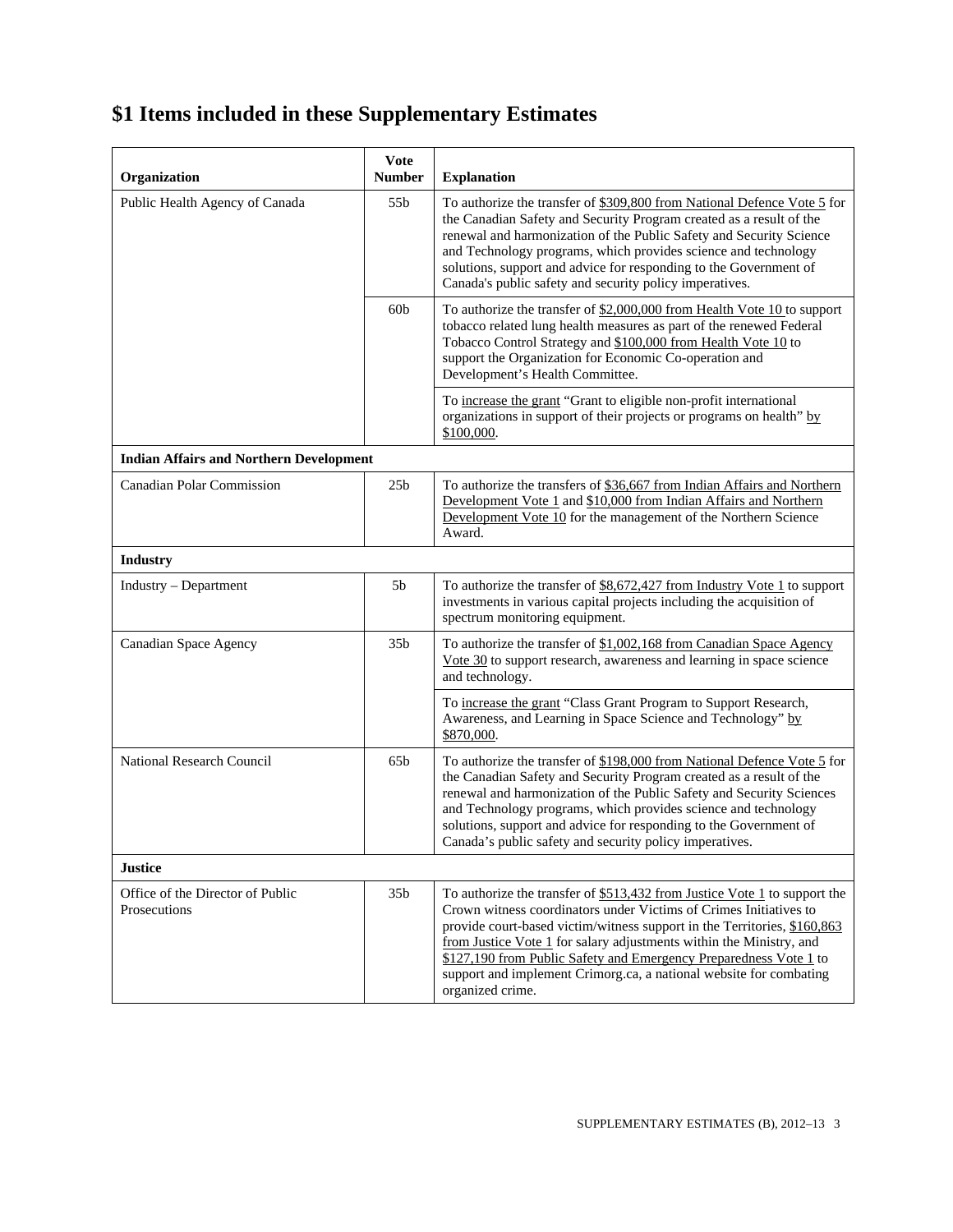| Organization                                             | <b>Vote</b><br><b>Number</b> | <b>Explanation</b>                                                                                                                                                                                                                                                                                                                                                                                                                                                                                                                                                                                                                                                                                                                                                                             |  |  |
|----------------------------------------------------------|------------------------------|------------------------------------------------------------------------------------------------------------------------------------------------------------------------------------------------------------------------------------------------------------------------------------------------------------------------------------------------------------------------------------------------------------------------------------------------------------------------------------------------------------------------------------------------------------------------------------------------------------------------------------------------------------------------------------------------------------------------------------------------------------------------------------------------|--|--|
| <b>National Defence</b>                                  |                              |                                                                                                                                                                                                                                                                                                                                                                                                                                                                                                                                                                                                                                                                                                                                                                                                |  |  |
| National Defence - Department                            | 1 <sub>b</sub>               | To authorize the transfer of \$148,456,901 from National Defence Vote<br>$\frac{5}{2}$ to reduce the amount of new appropriations required and \$402,550<br>from Foreign Affairs and International Trade Vote 1 to adjust funding<br>previously provided to support departmental staff located at missions<br>abroad.                                                                                                                                                                                                                                                                                                                                                                                                                                                                          |  |  |
|                                                          | 5b                           | To authorize the transfer of \$1,400,000 from Fisheries and Oceans<br>Vote 5 for renovations to the Joint Rescue Coordination Centre in<br>Trenton.                                                                                                                                                                                                                                                                                                                                                                                                                                                                                                                                                                                                                                            |  |  |
| <b>Communications Security Establishment</b>             | 20 <sub>b</sub>              | To authorize the transfer of \$10,300,000 from National Defence Vote 5<br>to support the newly established organization.                                                                                                                                                                                                                                                                                                                                                                                                                                                                                                                                                                                                                                                                       |  |  |
| <b>Natural Resources</b>                                 |                              |                                                                                                                                                                                                                                                                                                                                                                                                                                                                                                                                                                                                                                                                                                                                                                                                |  |  |
| Natural Resources - Department                           | 1 <sub>b</sub>               | To authorize the transfer of \$2,507,072 from Natural Resources<br>Vote 10 to reduce the amount of new appropriations required.                                                                                                                                                                                                                                                                                                                                                                                                                                                                                                                                                                                                                                                                |  |  |
| Natural Resources - Department                           | 5 <sub>b</sub>               | To authorize the transfer of \$7,393,200 from Natural Resources<br>Vote $10$ to reduce the amount of new appropriations required,<br>\$3,852,696 from Natural Resources Vote 1 to revitalize Natural<br>Resources' satellite station facilities, \$1,000,000 from National<br>Defence Vote 5 for the construction of the Canadian Forces Arctic<br>Training Centre in Resolute Bay, Nunavut, and \$170,000 from<br>National Defence Vote 5 for the Canadian Safety and Security Program<br>created as a result of the renewal and harmonization of the Public<br>Safety and Security Science and Technology programs, which provides<br>science and technology solutions, support and advice for responding to<br>the Government of Canada's public safety and security policy<br>imperatives. |  |  |
| <b>Privy Council</b>                                     |                              |                                                                                                                                                                                                                                                                                                                                                                                                                                                                                                                                                                                                                                                                                                                                                                                                |  |  |
| Security Intelligence Review Committee                   | 30 <sub>b</sub>              | To authorize the transfer of \$143,655 from Public Safety and<br>Emergency Preparedness Vote 1 to consolidate the review functions for<br>the Canadian Security Intelligence Service into a single organization.                                                                                                                                                                                                                                                                                                                                                                                                                                                                                                                                                                               |  |  |
| <b>Public Safety and Emergency Preparedness</b>          |                              |                                                                                                                                                                                                                                                                                                                                                                                                                                                                                                                                                                                                                                                                                                                                                                                                |  |  |
| Public Safety and Emergency<br>Preparedness - Department | 1 <sub>b</sub>               | To authorize the transfer of \$417,560 from Foreign Affairs and<br>International Trade Vote 1 for an adjustment to funding previously<br>provided for departmental staff located at missions abroad.                                                                                                                                                                                                                                                                                                                                                                                                                                                                                                                                                                                           |  |  |
| Canada Border Services Agency                            | 10 <sub>b</sub>              | To authorize the transfer of \$3,045,890 from Shared Services Canada<br>Vote 20 to adjust amounts as a result of the creation of Shared Services<br>Canada.                                                                                                                                                                                                                                                                                                                                                                                                                                                                                                                                                                                                                                    |  |  |
| <b>Public Works and Government Services</b>              |                              |                                                                                                                                                                                                                                                                                                                                                                                                                                                                                                                                                                                                                                                                                                                                                                                                |  |  |
| <b>Shared Services Canada</b>                            | 20 <sub>b</sub>              | To authorize the transfer of \$4,267,080 from Office of Infrastructure of<br>Canada Vote 40, \$1,047,052 from Fisheries and Oceans Vote 1 and<br>\$398,009 from Federal Economic Development Agency for Southern<br>Ontario Vote 50 to adjust amounts as a result of the creation of Shared<br>Services Canada.                                                                                                                                                                                                                                                                                                                                                                                                                                                                                |  |  |
|                                                          | 25 <sub>b</sub>              | To authorize the transfer of \$5,000,000 from Foreign Affairs and<br>International Trade Vote 5 to adjust amounts as a result of the creation<br>of Shared Services Canada.                                                                                                                                                                                                                                                                                                                                                                                                                                                                                                                                                                                                                    |  |  |